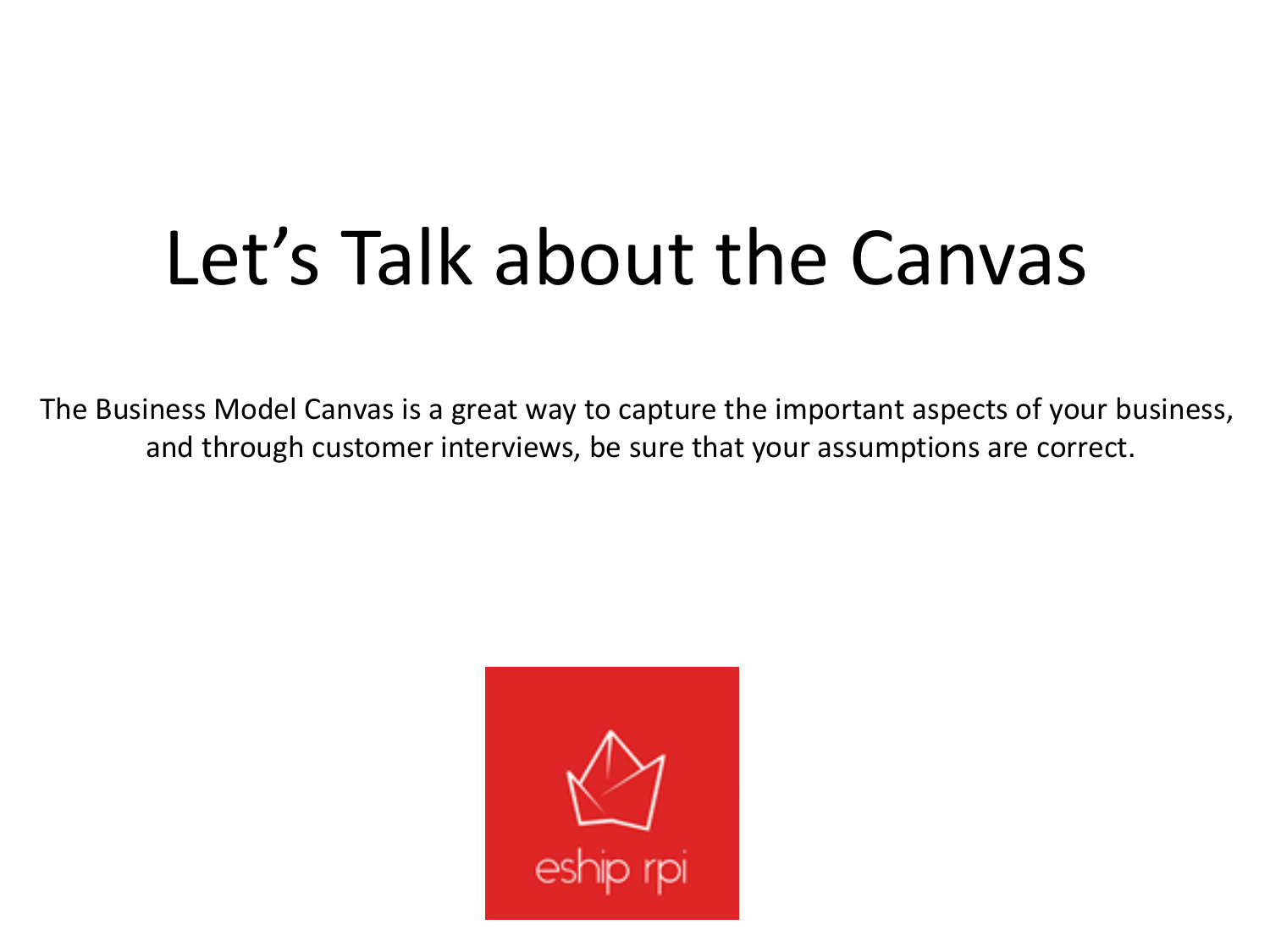# Part 2

Channels Customer Relationships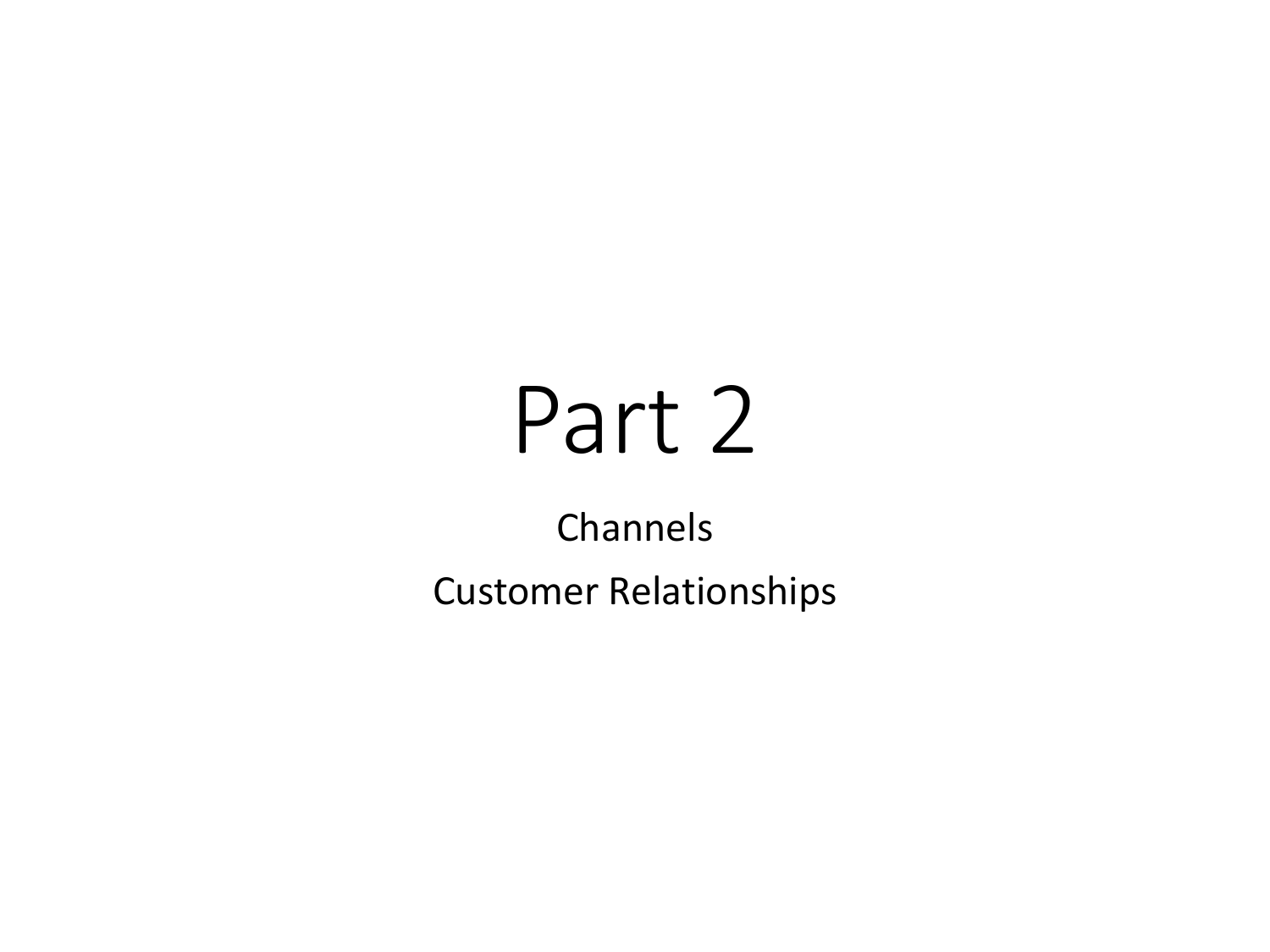### Keep building the right side of the canvas

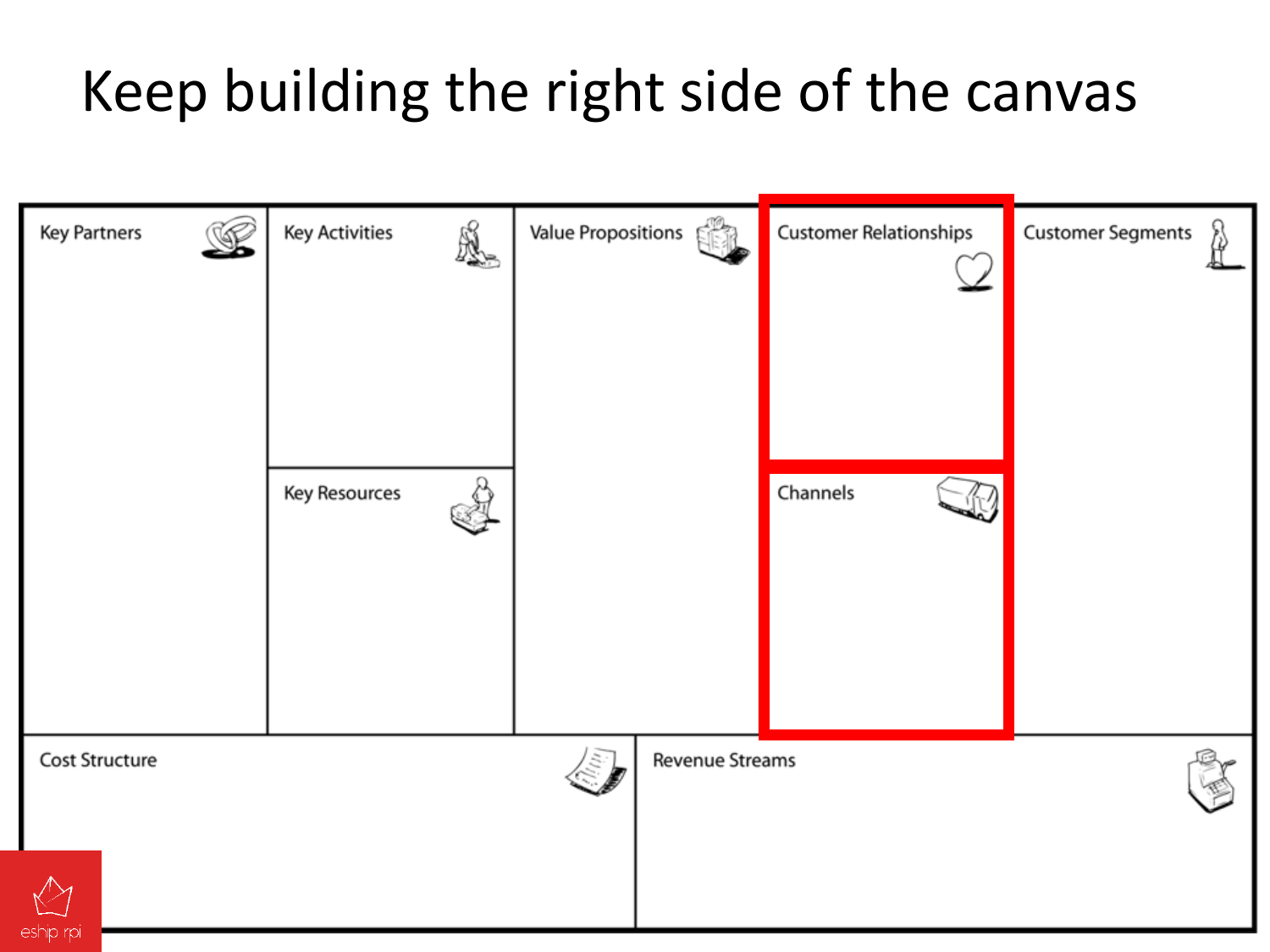# What is a Channel?

A channel defines how your customers want to be reached.

Don't be afraid to ask your customers!!!! They know best.

 $c_{o_{n_{S_{U/t_{a_{n_{c_{v}}}}}}}}$ 



 $V_{\Theta}$ 

 $Re_{\mathcal{S}\ominus N_{\mathcal{O}_{\Gamma}}}$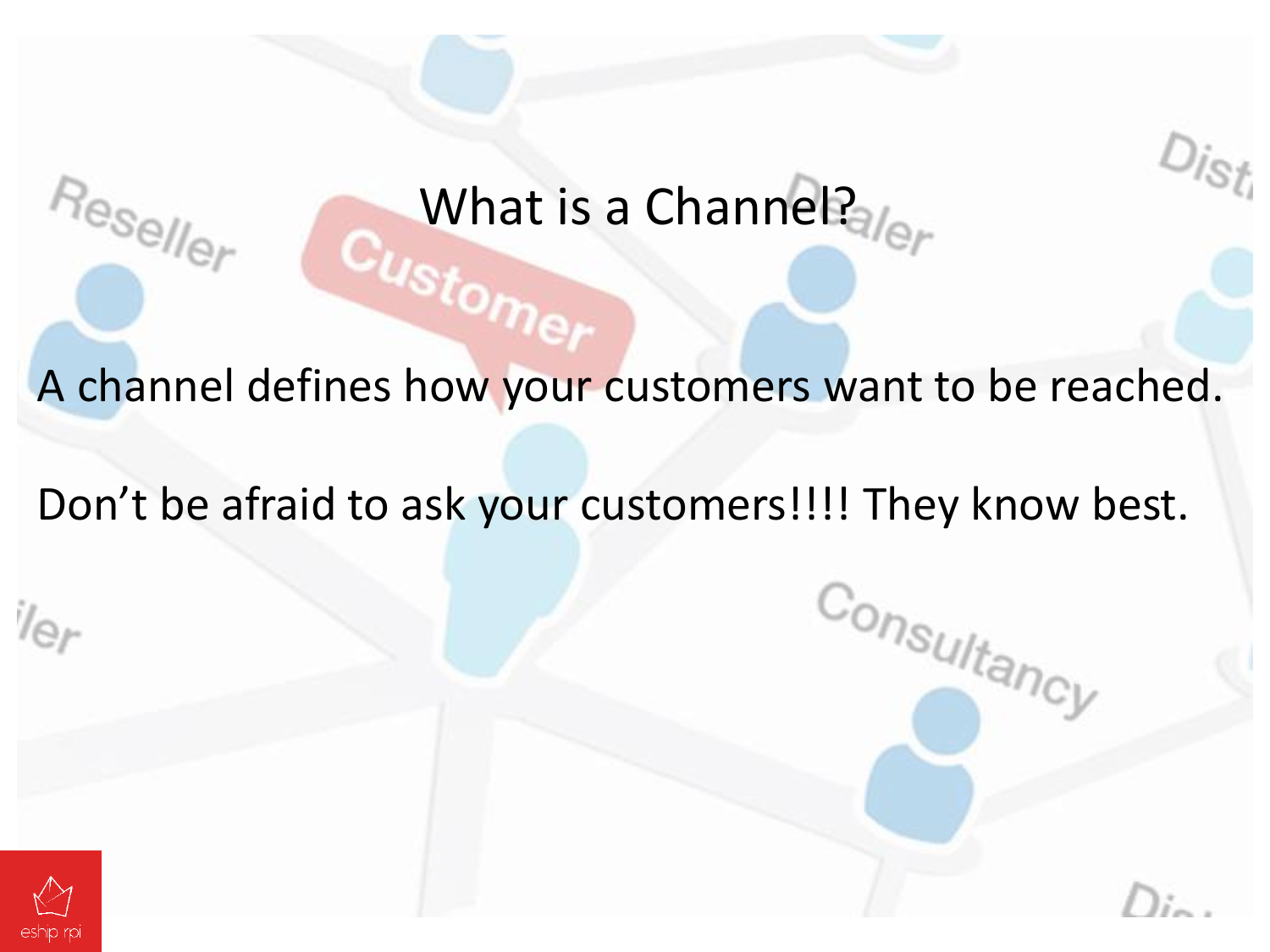## Channels

- HOW DOES EACH CUSTOMER SEGMENT WANT TO BE REACHED??
- How are competitors reaching them now?
- Which methods work best? Which are most costefficient?
- How are we integrating them with customer routines?



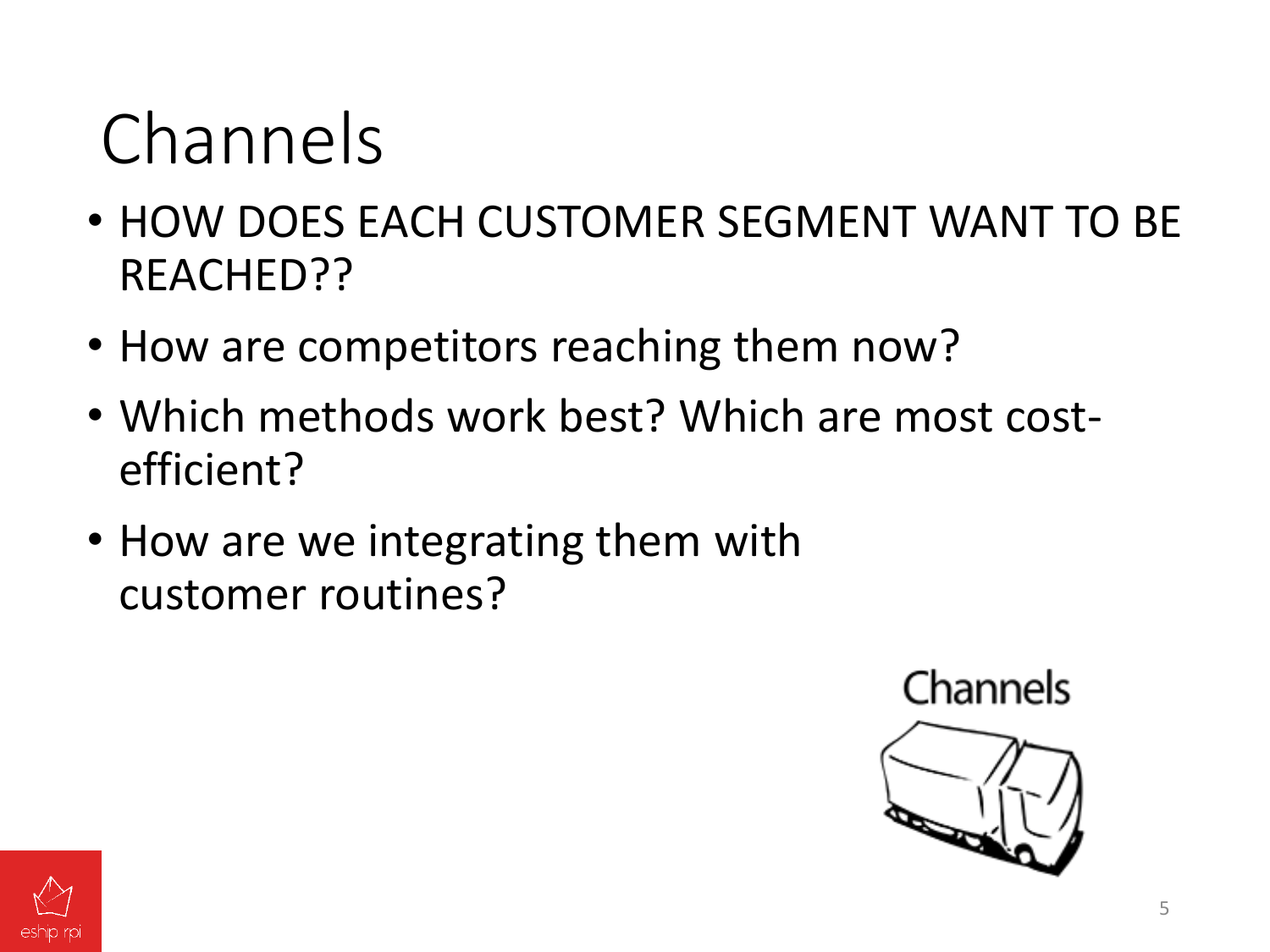

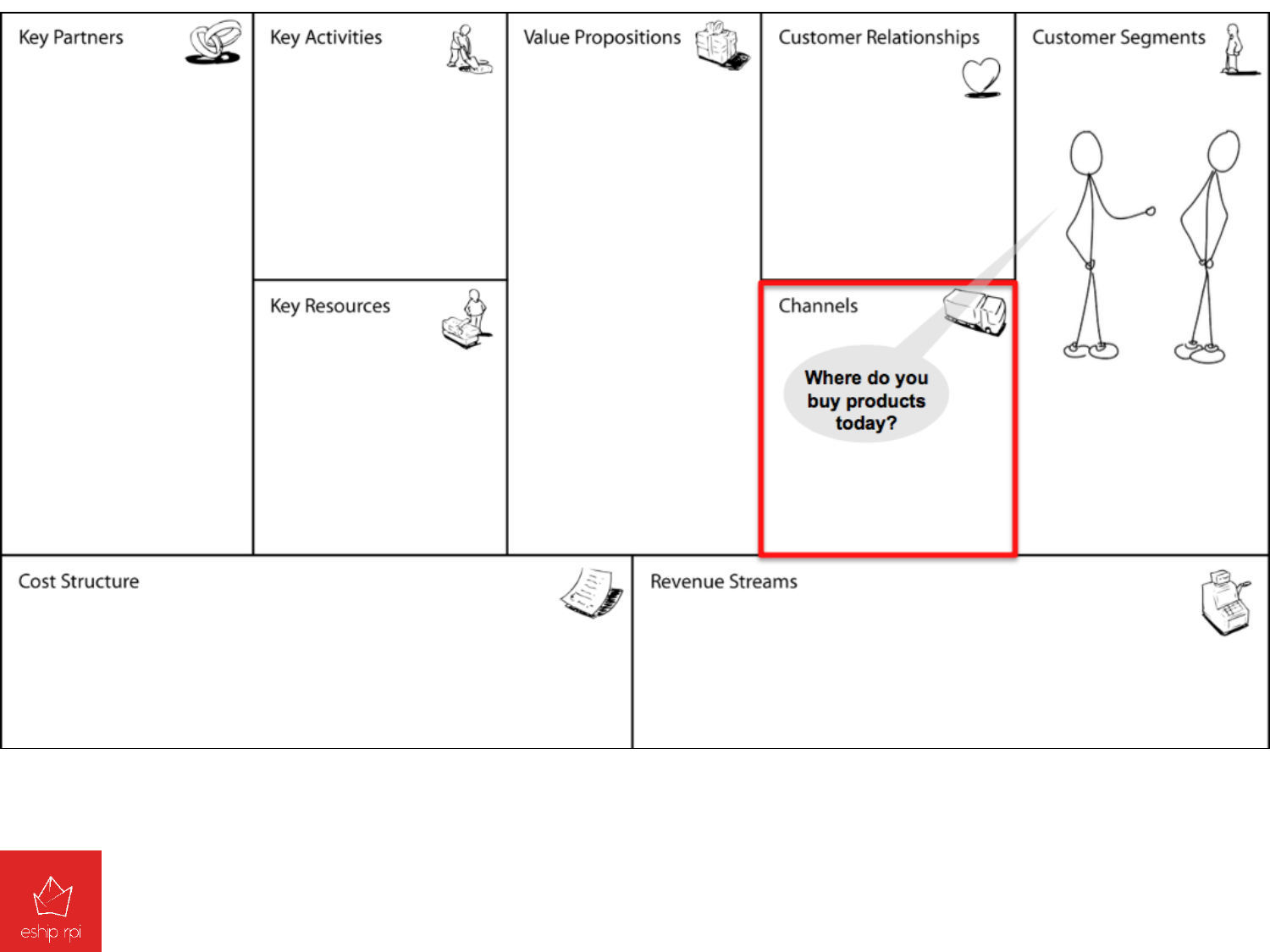## Some Channel Examples

- Direct sales Ex. Etsy, Girls Scout Cookies
- Distributors/Resellers Ex. Alibaba, Zulily
- Retailers Ex. Mom & Pop shops, boutiques
- Mass Merchandisers Ex. Amazon, WalMart

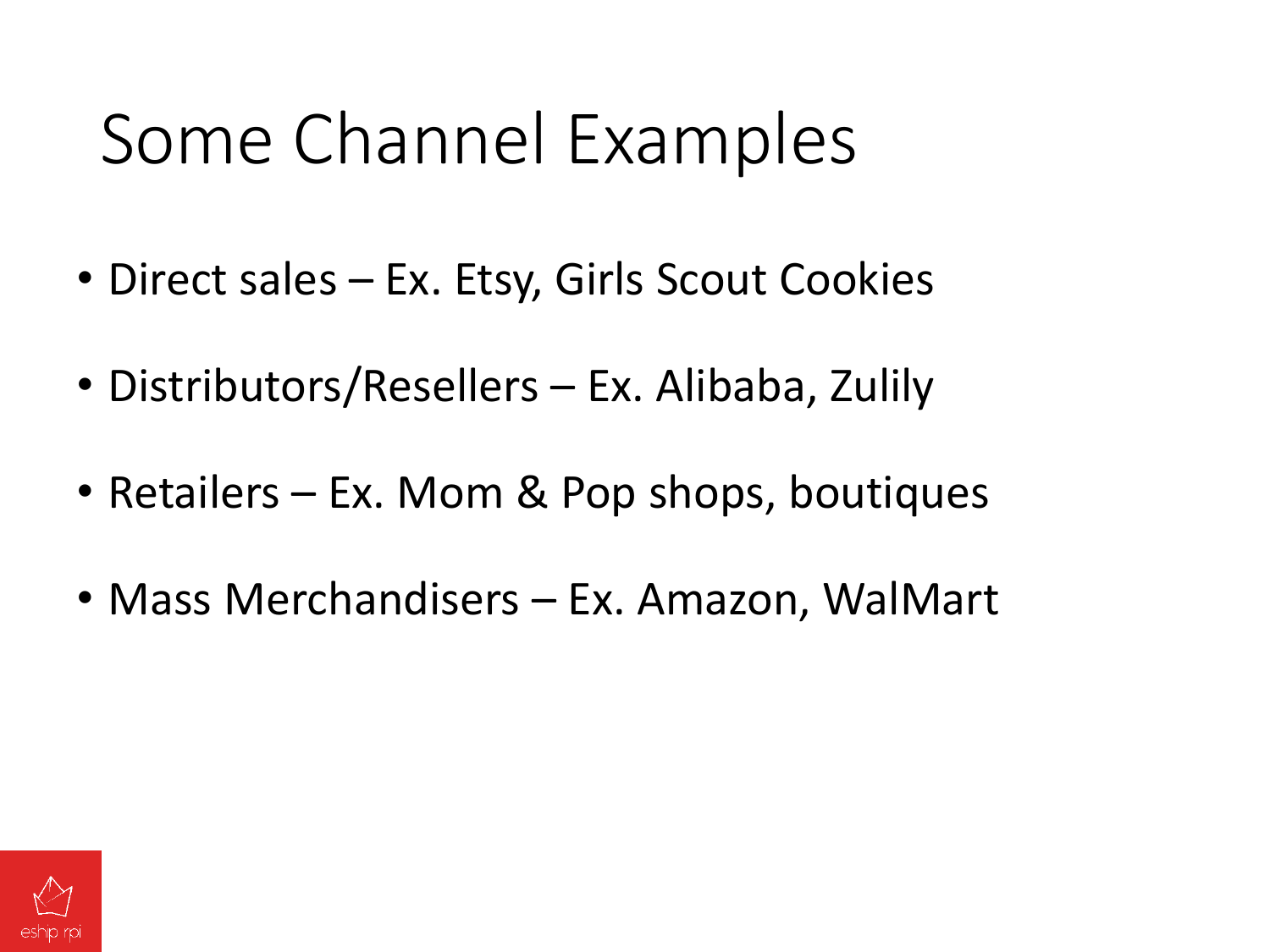## Customer Relationships

How are we going to **GET** KEEP and GROW our customer base?

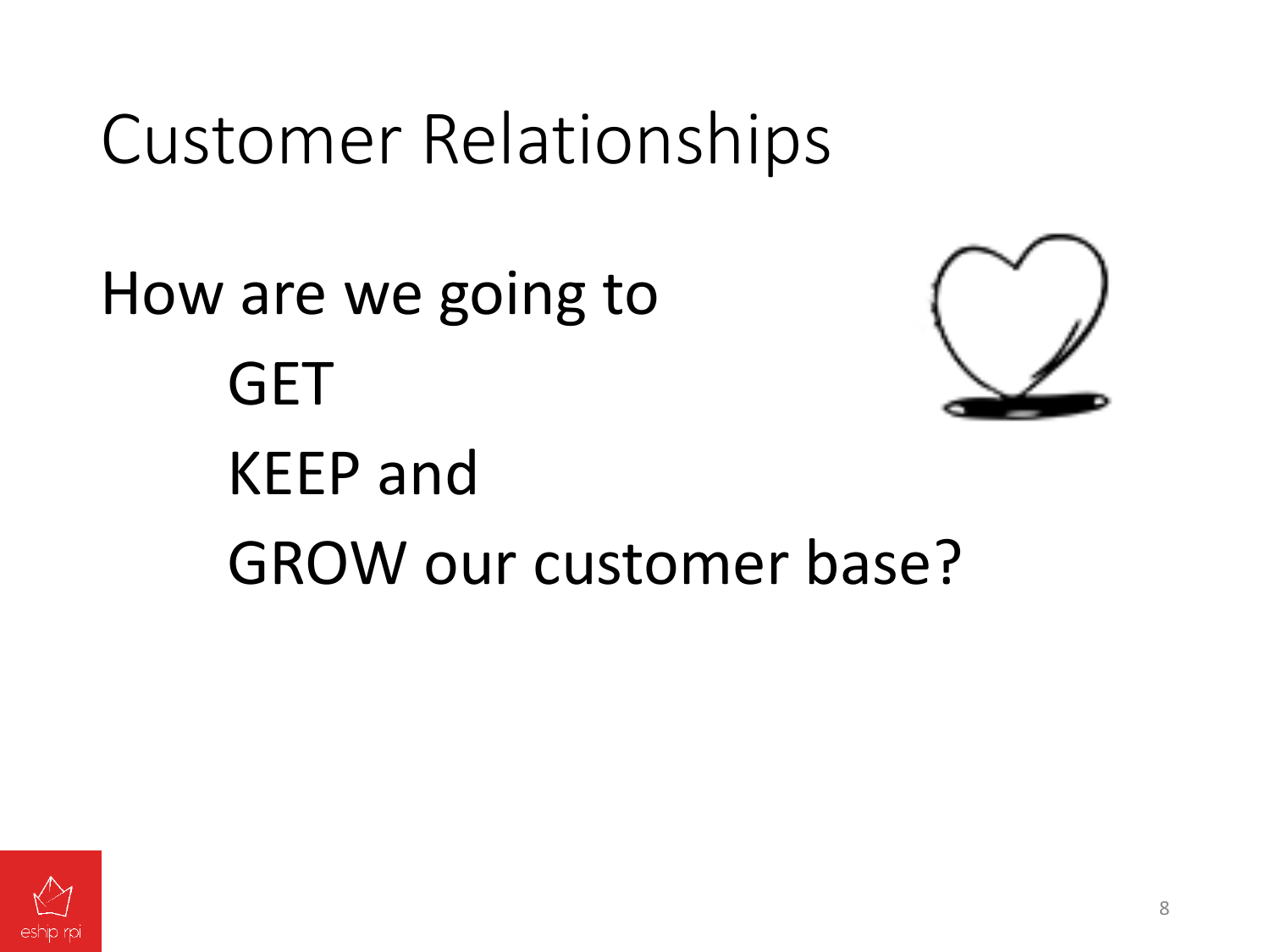COET-KEEP-CROW



Credit: guides.co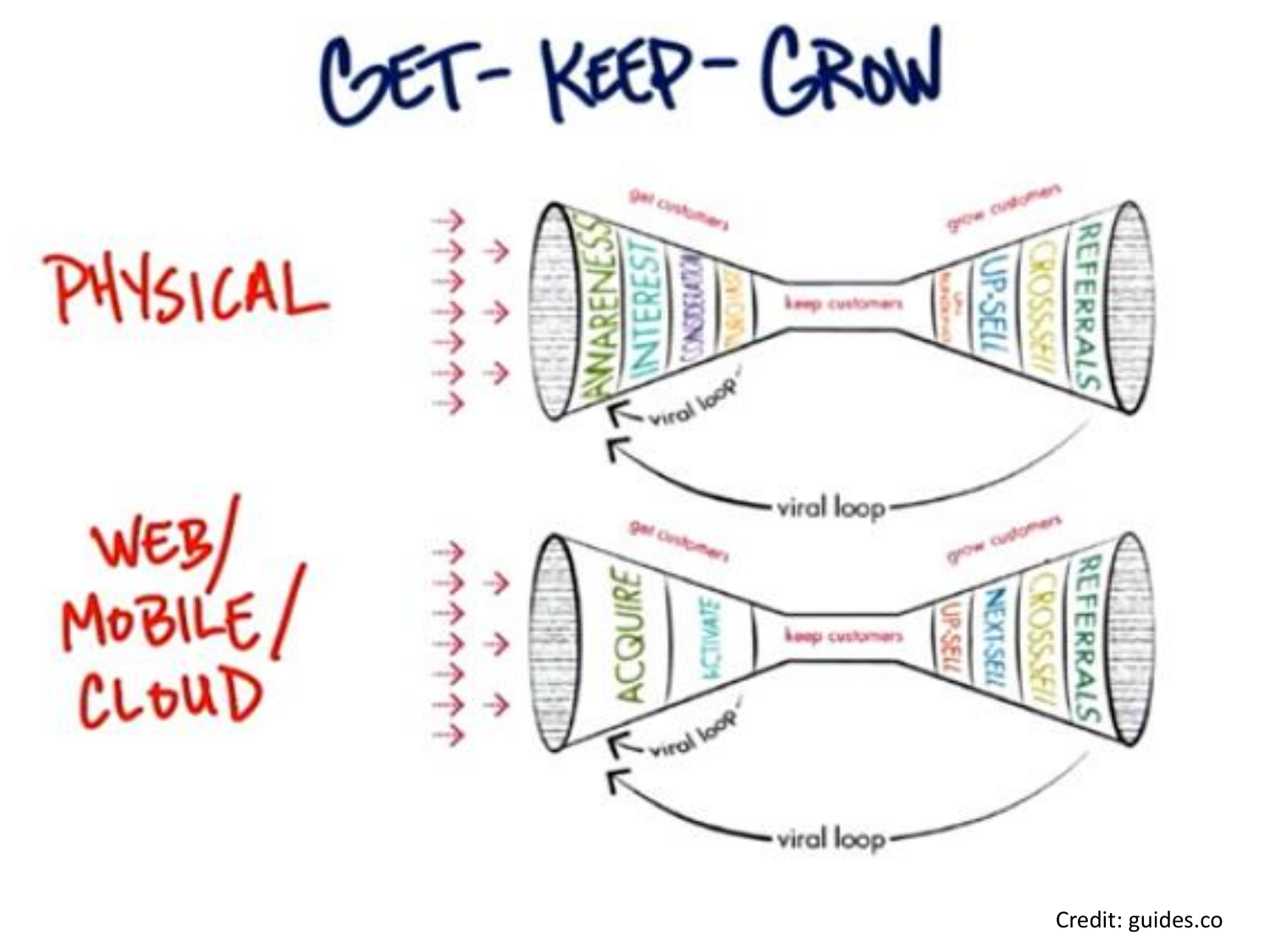## How will you attract (GET) customers?

#### FREE

- Blogs
- Brochures
- Product reviews

#### PAID

- Ads
- Promotions

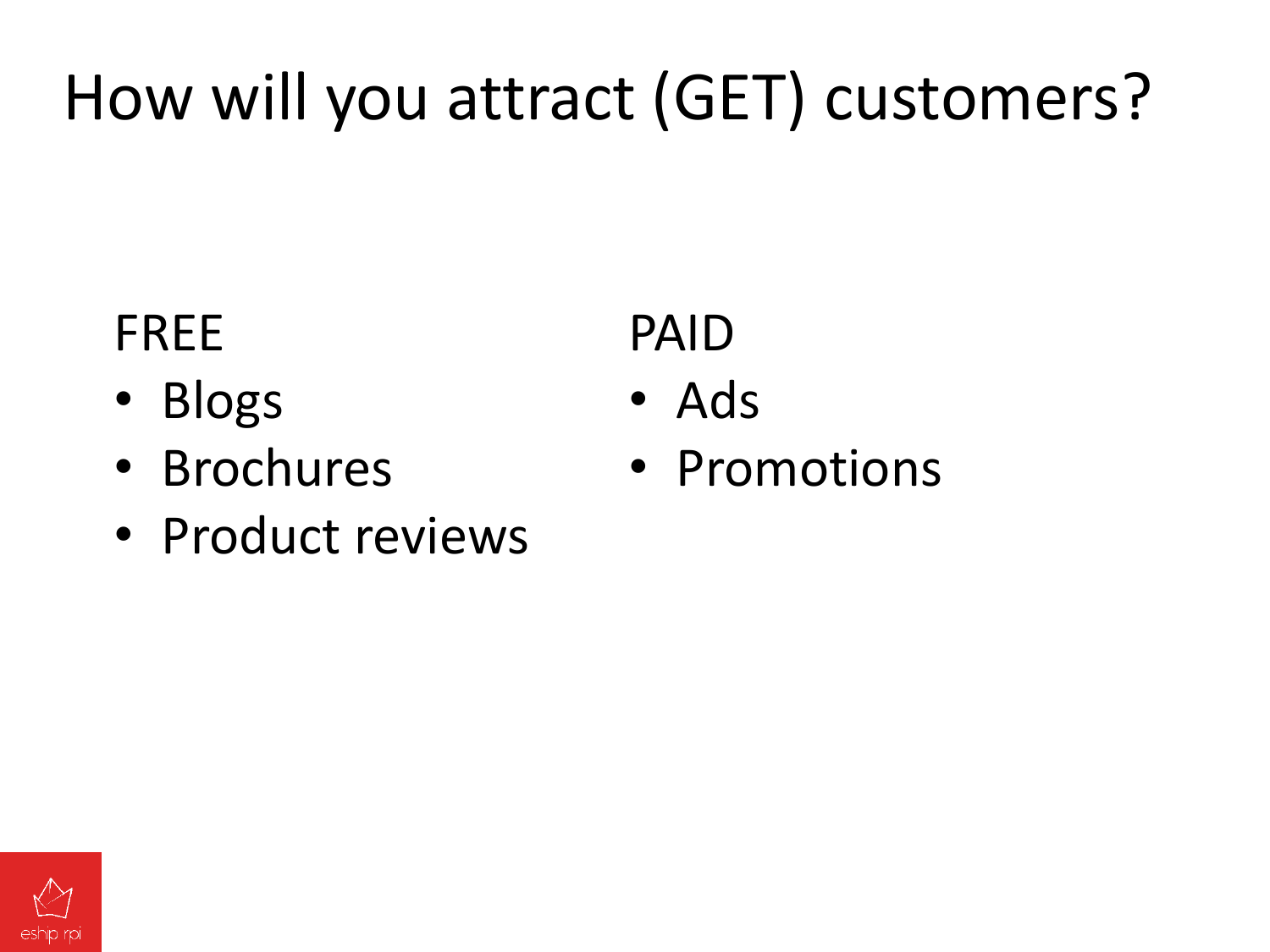## How will you hold onto (KEEP) customers?

- Loyalty programs
- Product updates
- Customer surveys
- Customer check-in calls

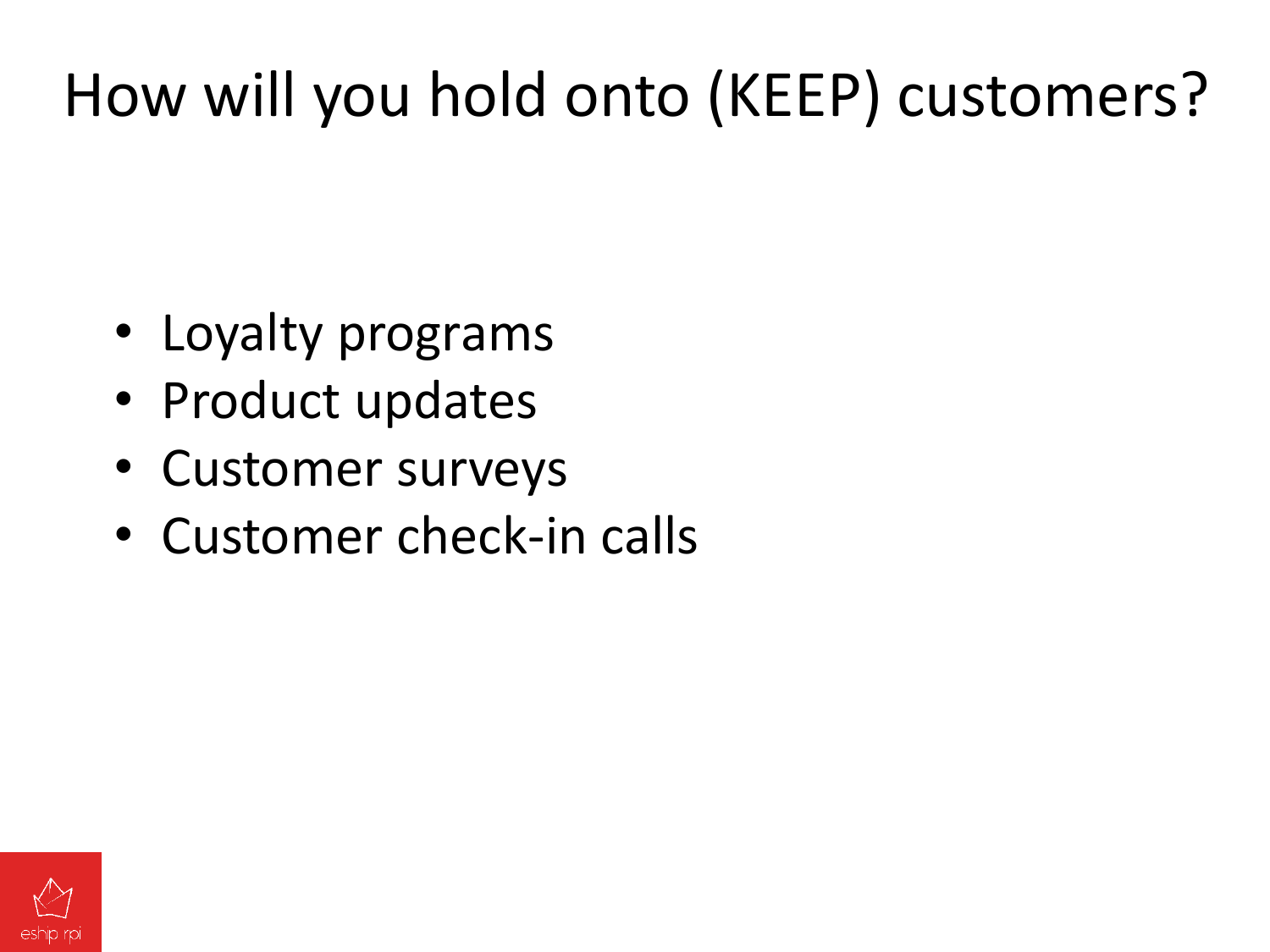How will you increase (GROW) your customer base?

- Upselling
- Cross-selling
- Referrals
- Unbundling your package

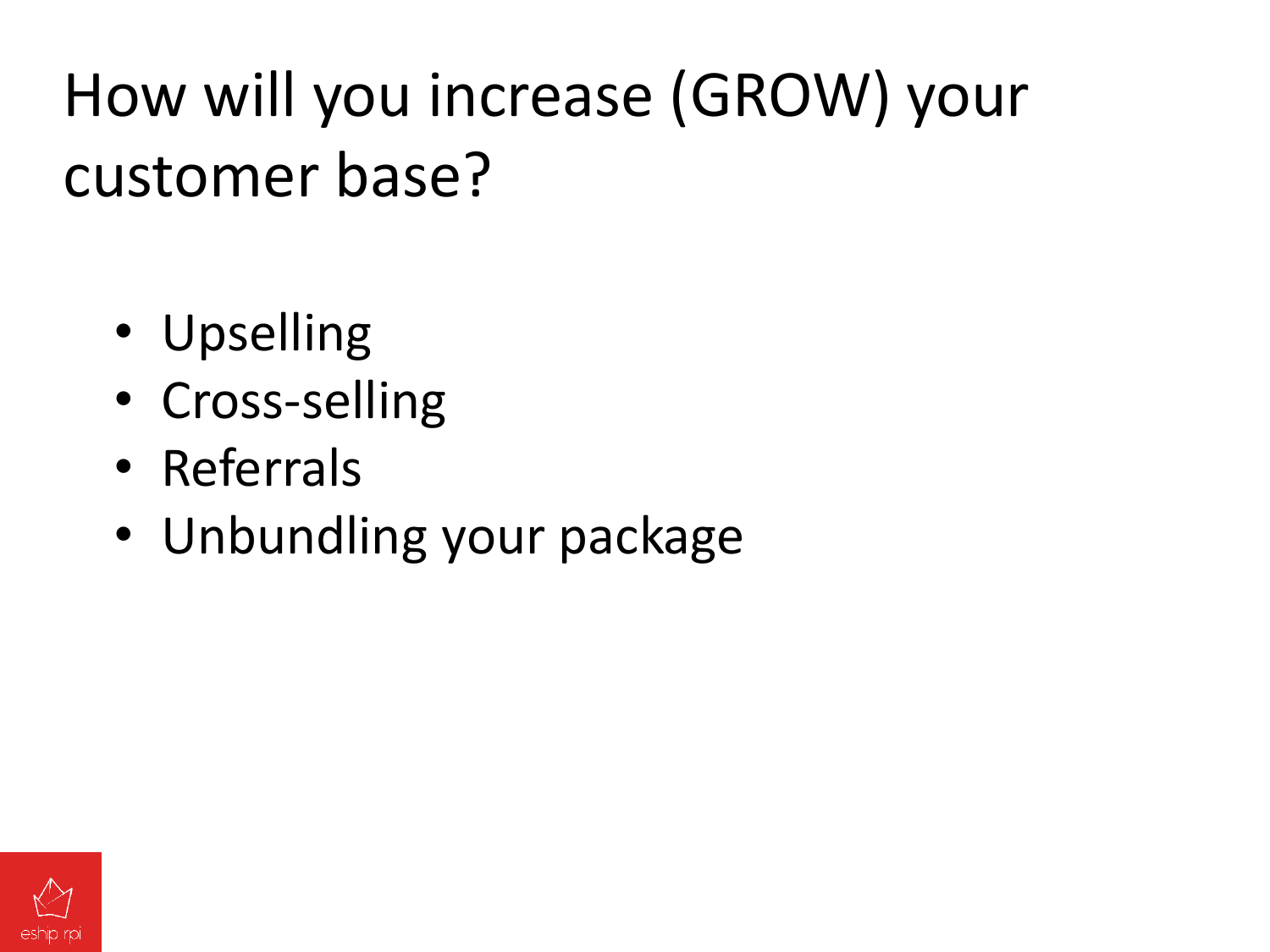Each customer segment may have a different value proposition, way of reaching them and way of keeping them as a customer.

Revenue Streams

Segment #1

Customer

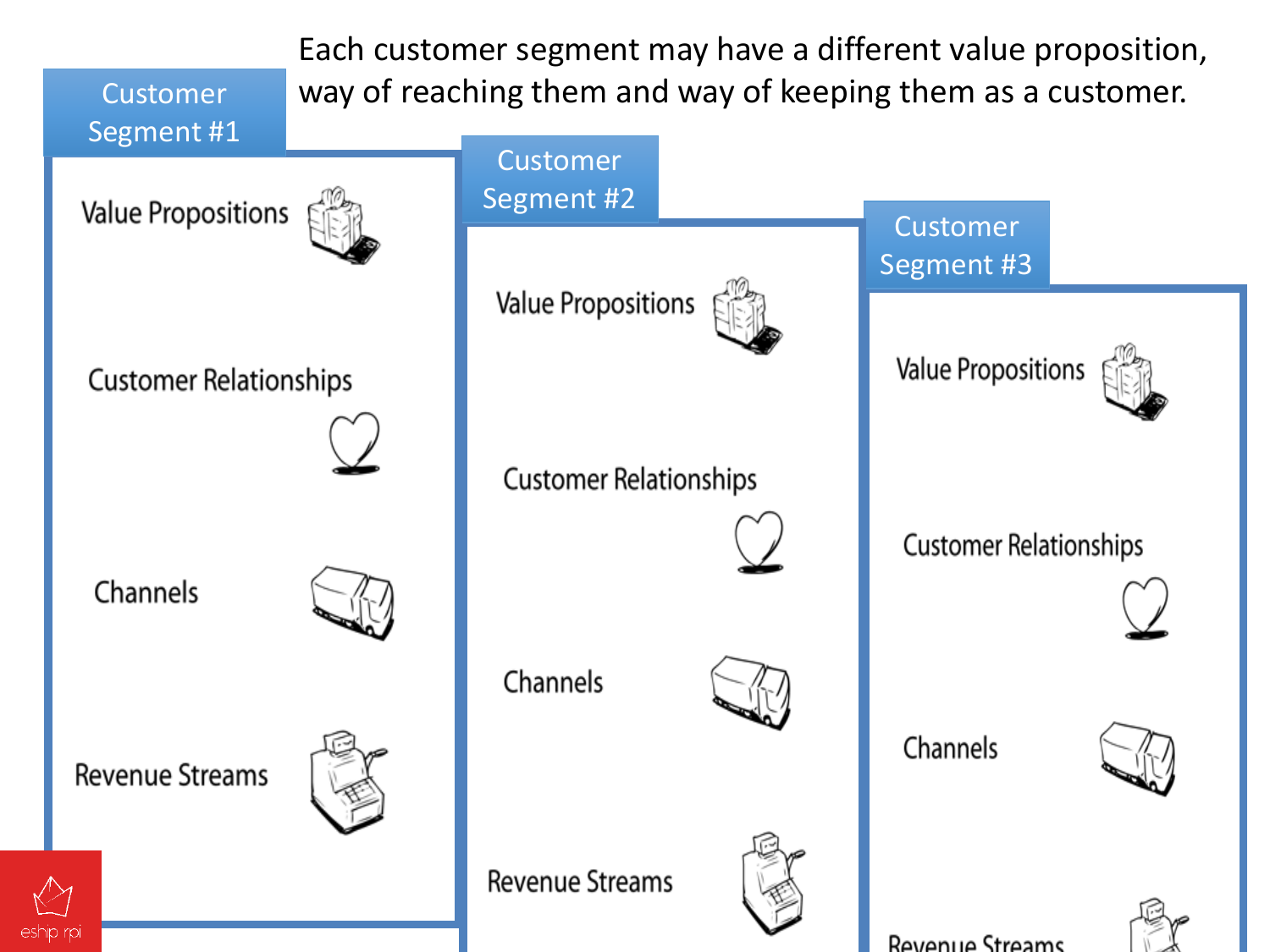#### Will you be selling to other business?



#### IBM , Square, SalesForce.com

#### Or to consumers?



McDonalds, Xbox, NetFlix